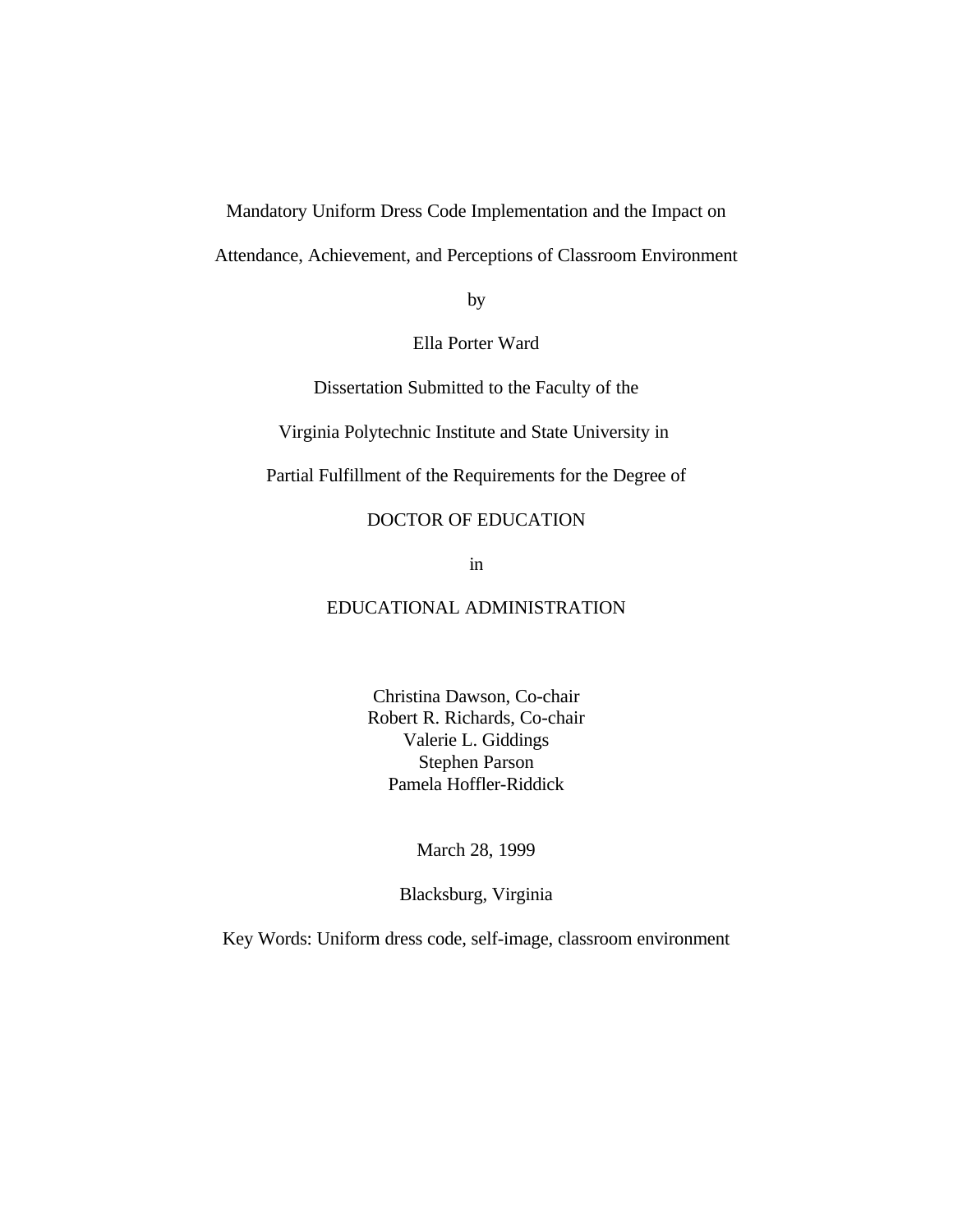#### School Uniforms

# Mandatory Uniform Dress Code Implementation and the Impact on Attendance, Achievement, and Perceptions of Classroom Environment

## Ella Porter Ward

#### (ABSTRACT)

 One of the many attempts to solve problems that plague America's schools is the implementation of uniform dress code policies. Those who favor uniforms contend that uniforms will increase attendance, enhance academic achievement, and improve classroom environment. Prior research studies ( Behling, 1991; Hughes, 1996; and Hoffler-Riddick, 1998) on the effects of mandatory school uniforms have been inconclusive in their findings. The purpose of this study was to examine the impact of mandatory uniform dress codes on student attendance, student achievement, and teachers' perceptions of classroom environment in two middle schools. The dependent variables were student attendance, student achievement, and teachers' perceptions of classroom environment. The independent variables were gender, race/ethnicity and time/years of teaching experience. Descriptive statistics and Analyses of Variance (ANOVA) were used to analyze the data. Repeated Measures Analyses of Variance was used to analyze the attendance data in School A for three consecutive years. ANOVA was used to measure the attendance and achievement data in School B for two consecutive years. A self-report questionnaire was designed to measure teachers' perceptions of the impact of uniforms on four domains of classroom environment: student attendance, student behavior, student achievement, and students' self-image. Three-way ANOVA was used to analyze the data collected from the questionnaire.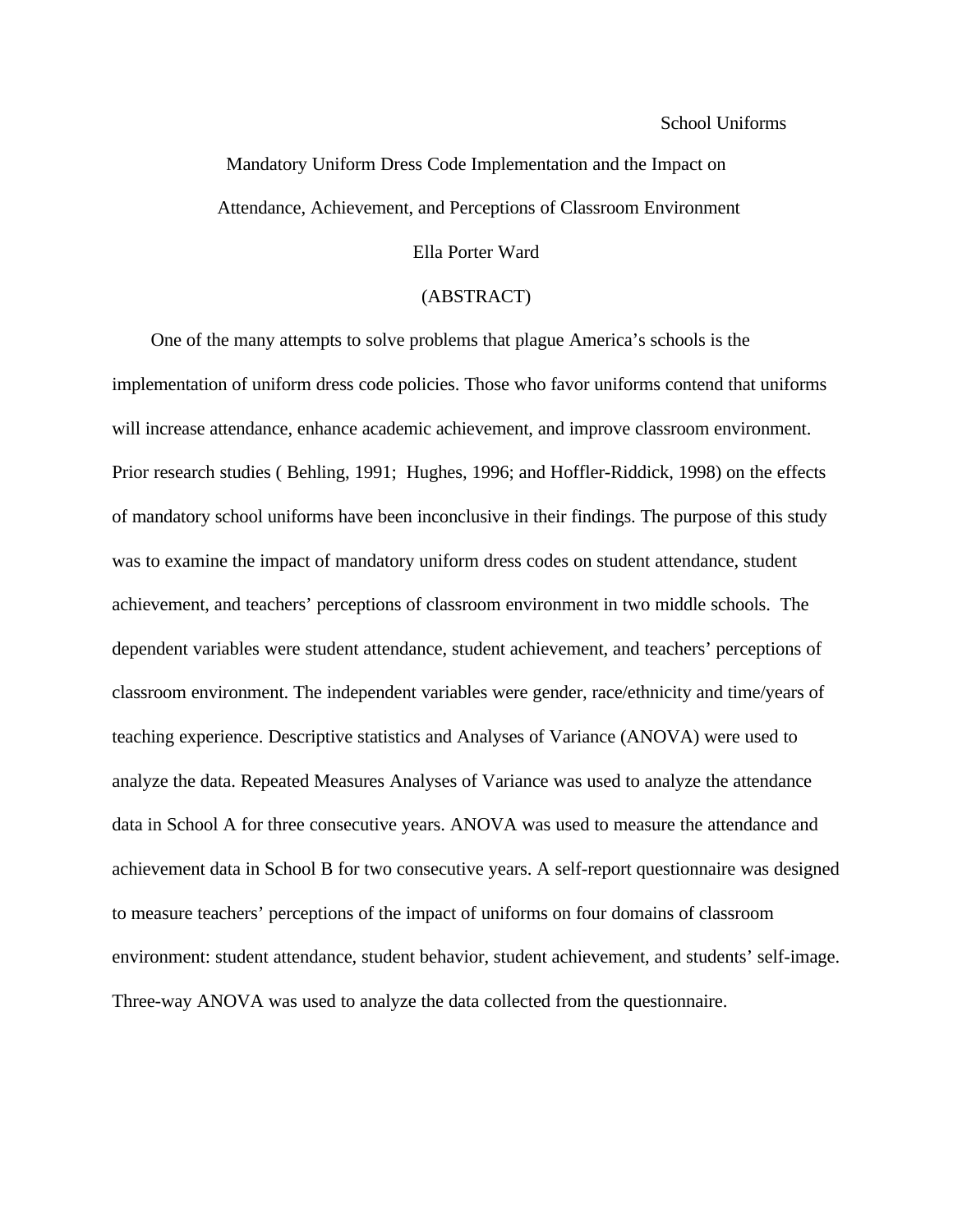The results of this study determined that there were no statistically significant differences in overall student attendance or achievement in School A. There were improvements in student achievement in School B after the change in dress to school uniforms. There were inconsistent differences between race/ethnicity and gender with respect to attendance after uniform implementation in schools A and B. Absences increased in School A after the second year with uniforms. Student achievement improved for students in School B, but showed no change in School A. Based on the results of the Uniform Survey administered to teachers in both schools, the perception of classroom environment after uniforms was generally positive. Teachers overwhelmingly supported the uniform policy, but they were inconsistent in their opinions of the overall impact on classroom environment. Teachers in School A felt that student achievement and student self-image improved after the implementation of school uniforms, but they saw no improvements in student attendance or behavior. Teachers in School B felt that student attendance declined after the first year of uniform implementation; however, they felt that there were improvements in student behavior, student achievement, and student self-image. Future research should examine the impact of mandatory uniform dress codes on school climate, students' self-esteem, and the perceptions of parents, students and members of the community.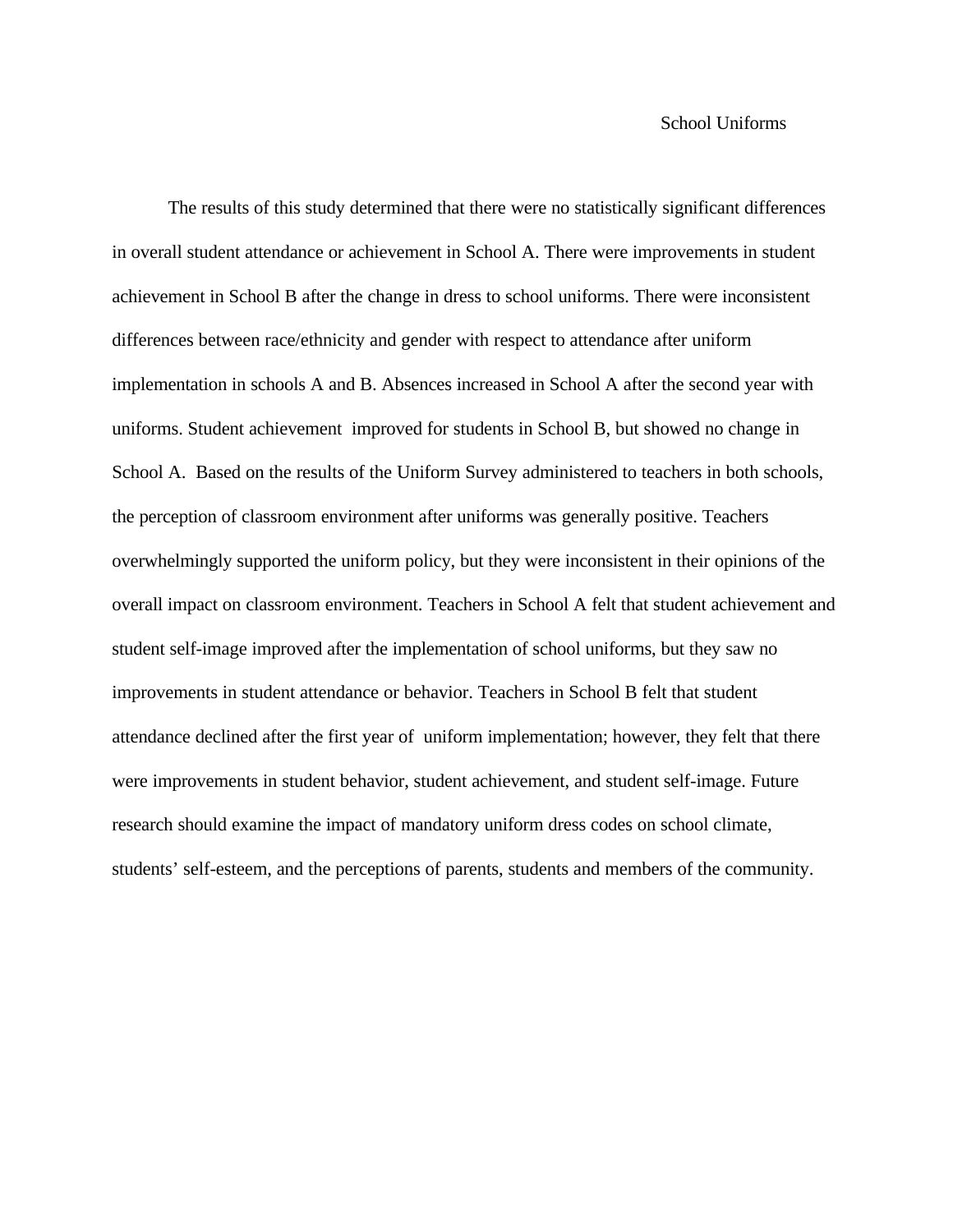This dissertation is dedicated in honor of

my husband, Herman L. Ward, and my son, Torilus O. Ward,

who have both given me continuous love and support throughout this process.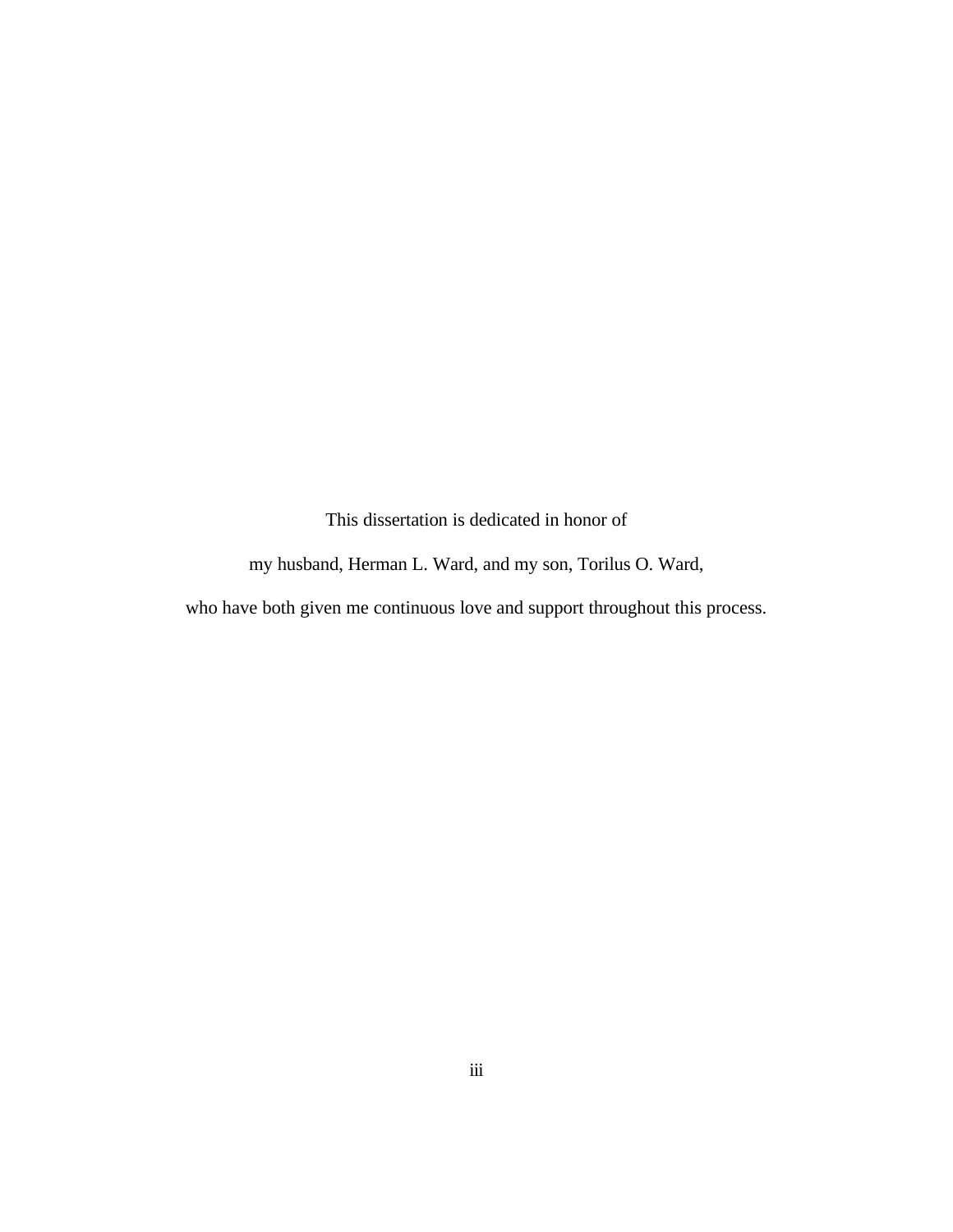#### Acknowledgments

I would like to take this opportunity to thank several groups of people without whom I would not have been able to complete this work. First of all, I would like to thank the members of my dissertation committee for their guidance and support throughout this process. Dr. Robert R. Richards has been my advisor and my friend throughout my tenure at The Virginia Polytechnic Institute and State University. I am most appreciative of the continuous assistance and encouragement he has given me during the past four years. Dr. Richards and Dr. Christina Dawson provided guidance and support as co-chairs of my committee as I worked to complete the project. I would also like to thank Dr. Steve Parson, Dr. Pamela Hoffler-Riddick, and Dr. Valerie Giddings for their guidance and support as my committee members. The research fundamentals and techniques I received from Dr. David Parks and Dr. Mary Yakimowski were invaluable as I worked to complete the study.

I offer my sincere thanks to my former Superintendent, Deputy/Interim Superintendent, Assistant Superintendent, Director of Instruction, and the Directors/Coordinators of Research and Evaluation for their assistance and support throughout this process. The principals of both schools, guidance clerks, teachers, parents, PTA, and students gave willingly of their time, and for their effort, I am most grateful. I would also like to thank Mr. William "Bill" Moore for his continuous support and assistance with the collection of data; my dear friend, Miss Marion T. Ransom, for reading this paper several times; and Leon and Rebecca Jordan for providing technical support when my computer crashed.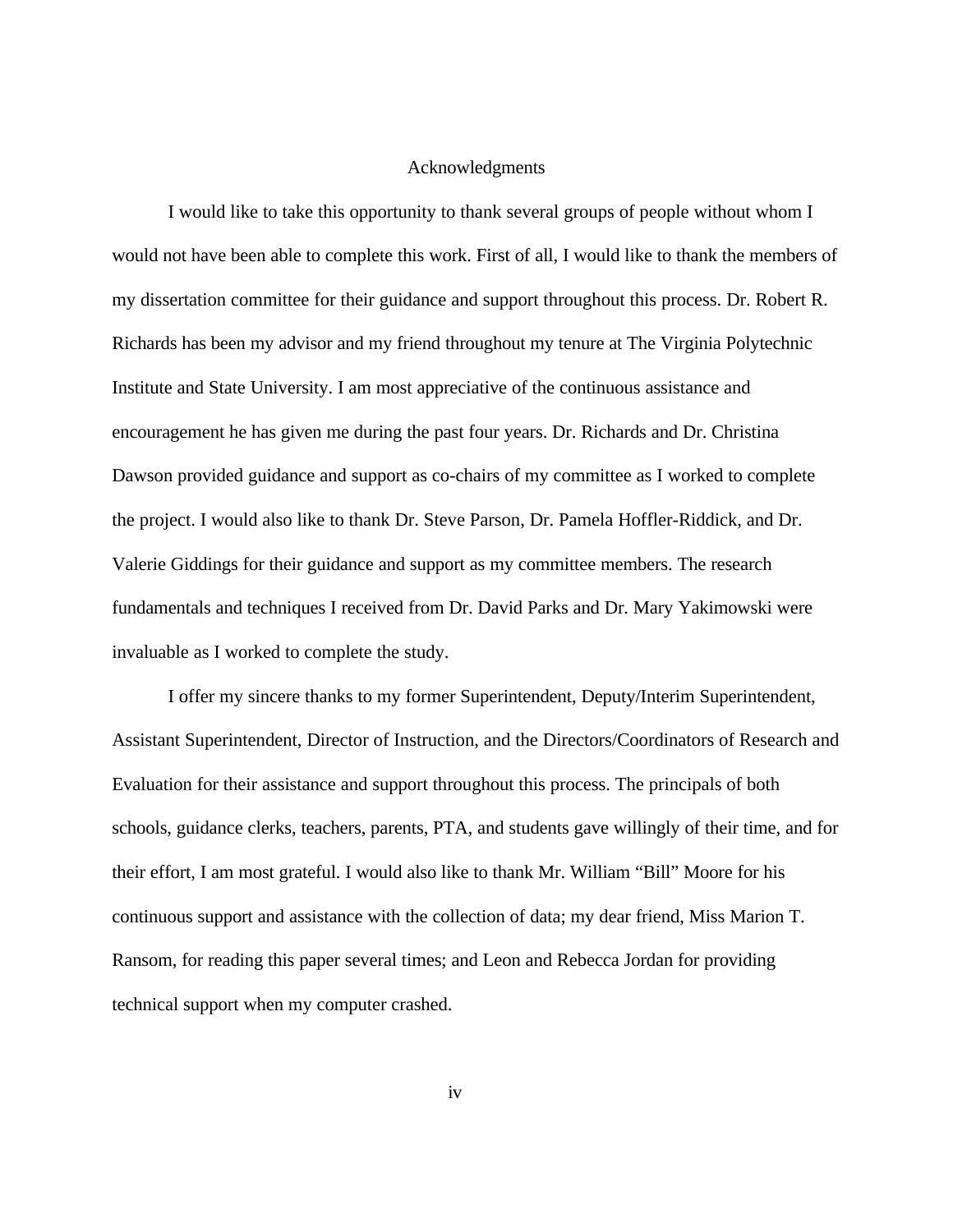Next, I would like to thank the members of my "study group": Bob, La Vonia, Pat and Sam, for their support, encouragement, assistance, and love. They were always there to encourage me when I became discouraged and to cheer me on when I made an accomplishment. The five of us have formed a special bond that I will treasure forever. I would also like to thank all of my friends and former colleagues in the cohort who also provided encouragement, as well as the members of previous cohorts, Beth and Marie, who encouraged me to stick with it when things got rough. I am thankful for my church family at Zion, especially Deacon Smith, who encouraged me to pursue two more degrees.

 I would like to thank all the members of my family, especially Herman, my devoted husband of thirty-five years whom I annoyed hundreds of times by requesting assistance with the computer. I am so very thankful for my son Torilus, who has been my number one cheerleader for any project that I have undertaken since the time that he was old enough to understand the meaning of a quest for excellence in education and for my daughter-in-law Tracy, for her love and support. I owe special thanks to Aunt Eula, who raised me, and to my natural parents, Andrew and Alverta, for the inner drive with which I was born. I am grateful for my in-laws and all of my immediate family members, especially Junius, my "cousin-brother," who has always loved and supported me even as he worried about my health. Finally, I am most thankful to my Savior Jesus Christ, without whom this attainment of my ultimate educational goal– the doctoral degree–would not have been possible.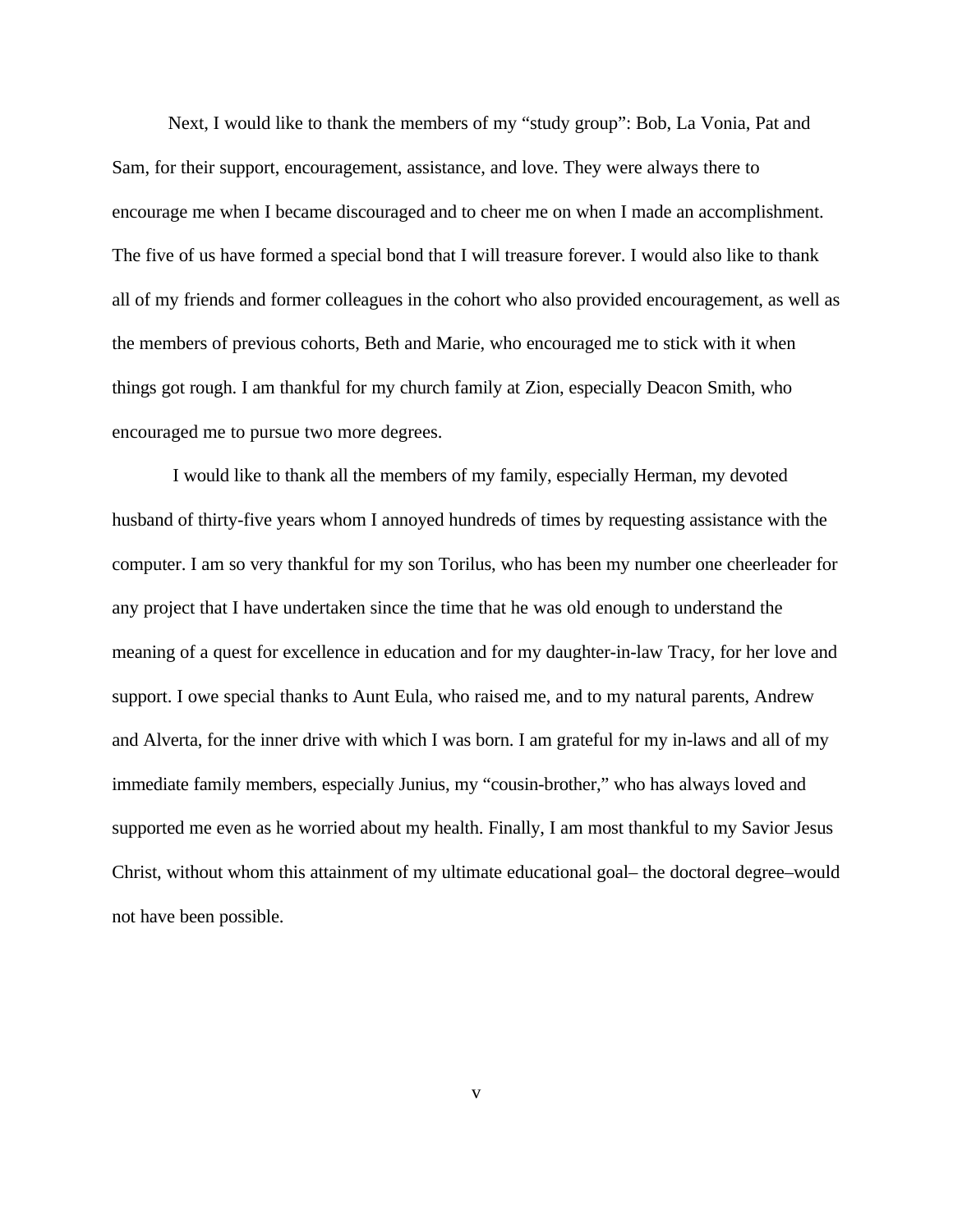# TABLE OF CONTENTS

| I.  |  |
|-----|--|
|     |  |
|     |  |
|     |  |
|     |  |
|     |  |
|     |  |
|     |  |
| II. |  |
|     |  |
|     |  |
|     |  |
|     |  |
|     |  |
|     |  |
|     |  |
|     |  |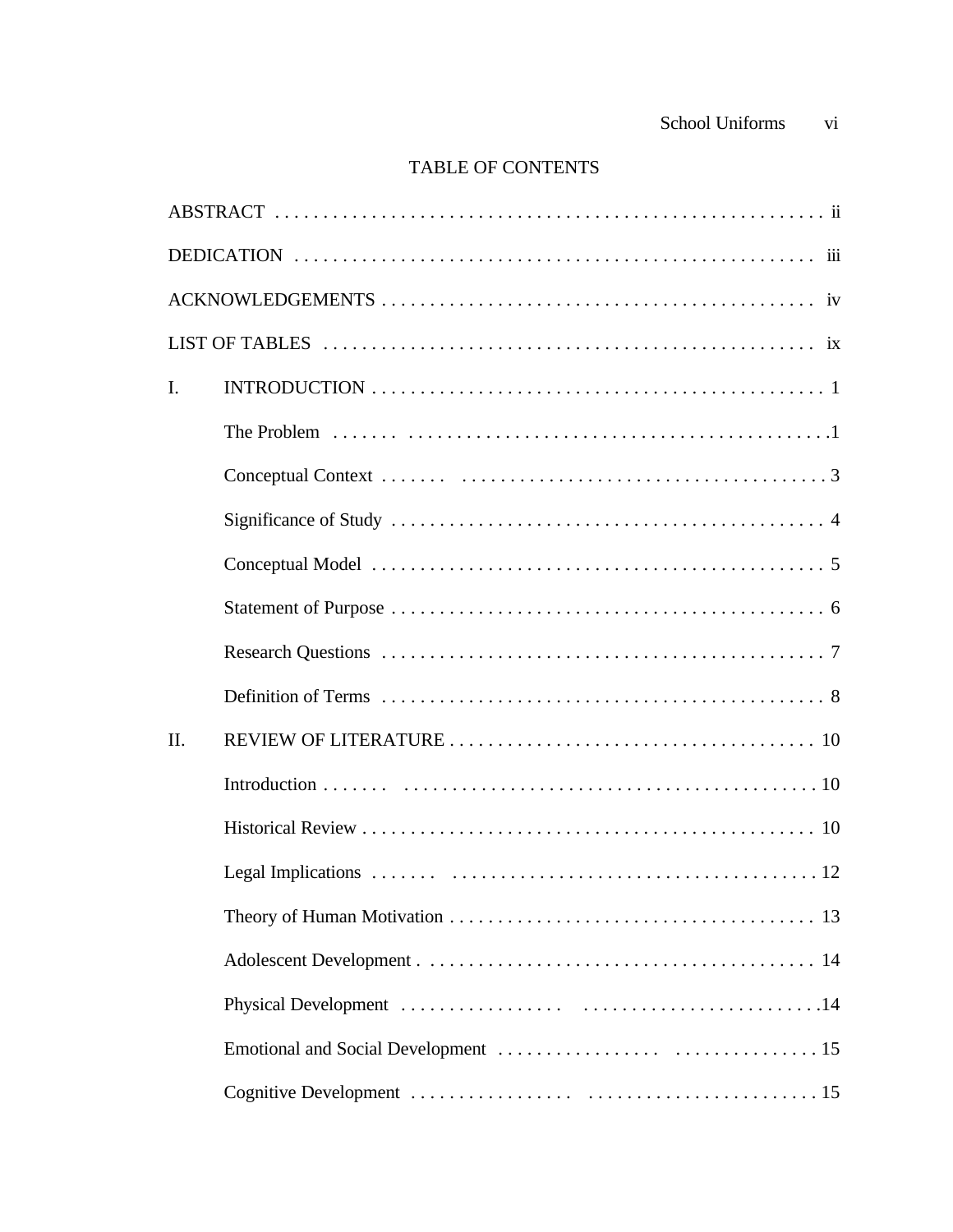| III. |  |
|------|--|
|      |  |
|      |  |
|      |  |
|      |  |
| IV.  |  |
|      |  |
|      |  |
|      |  |
|      |  |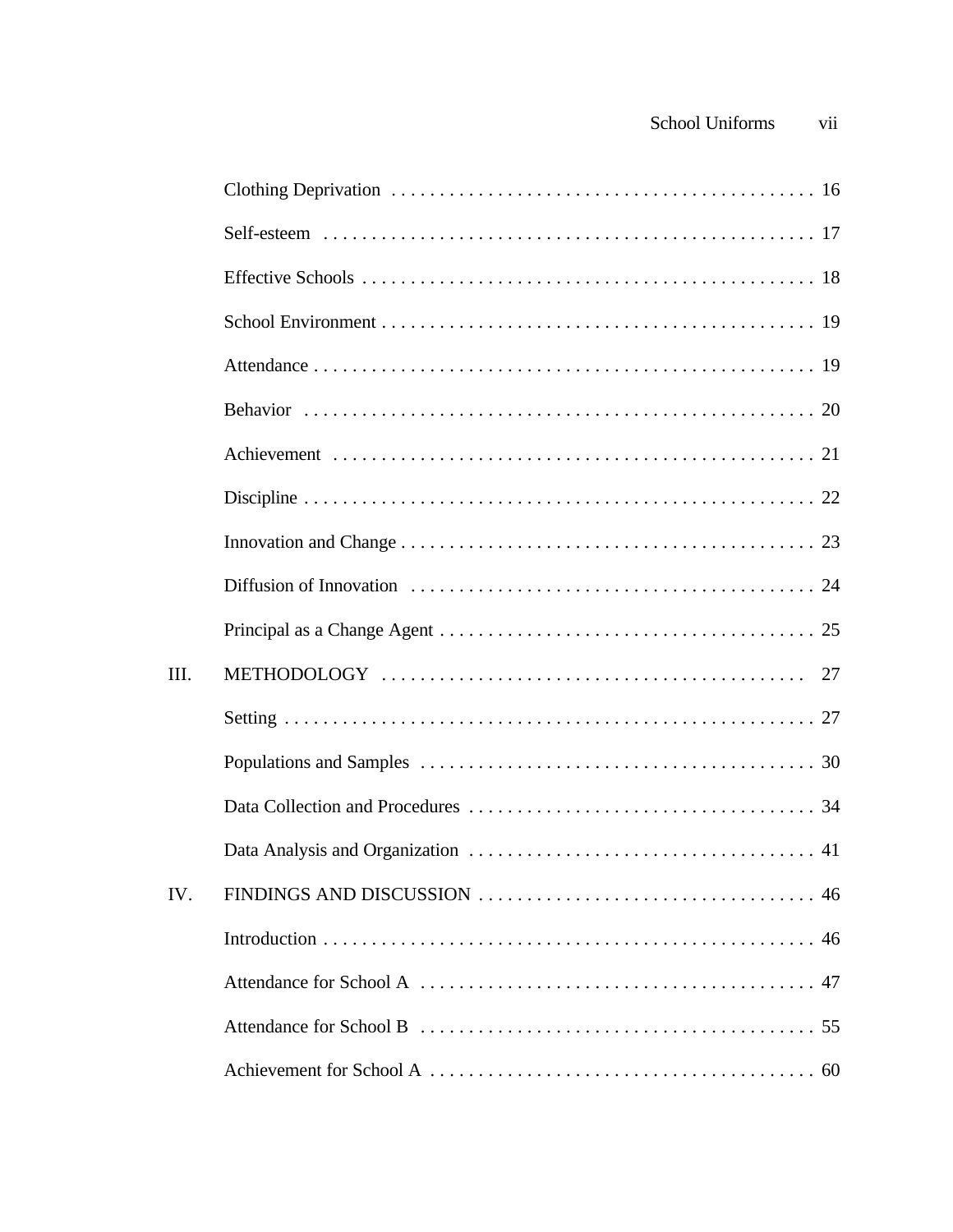|    | School Uniforms | viii |
|----|-----------------|------|
|    |                 |      |
|    |                 |      |
| V. |                 |      |
|    |                 |      |
|    |                 |      |
|    |                 |      |
|    |                 |      |
|    |                 |      |
|    |                 |      |
|    |                 |      |
|    |                 |      |
|    |                 |      |
|    |                 |      |
|    |                 |      |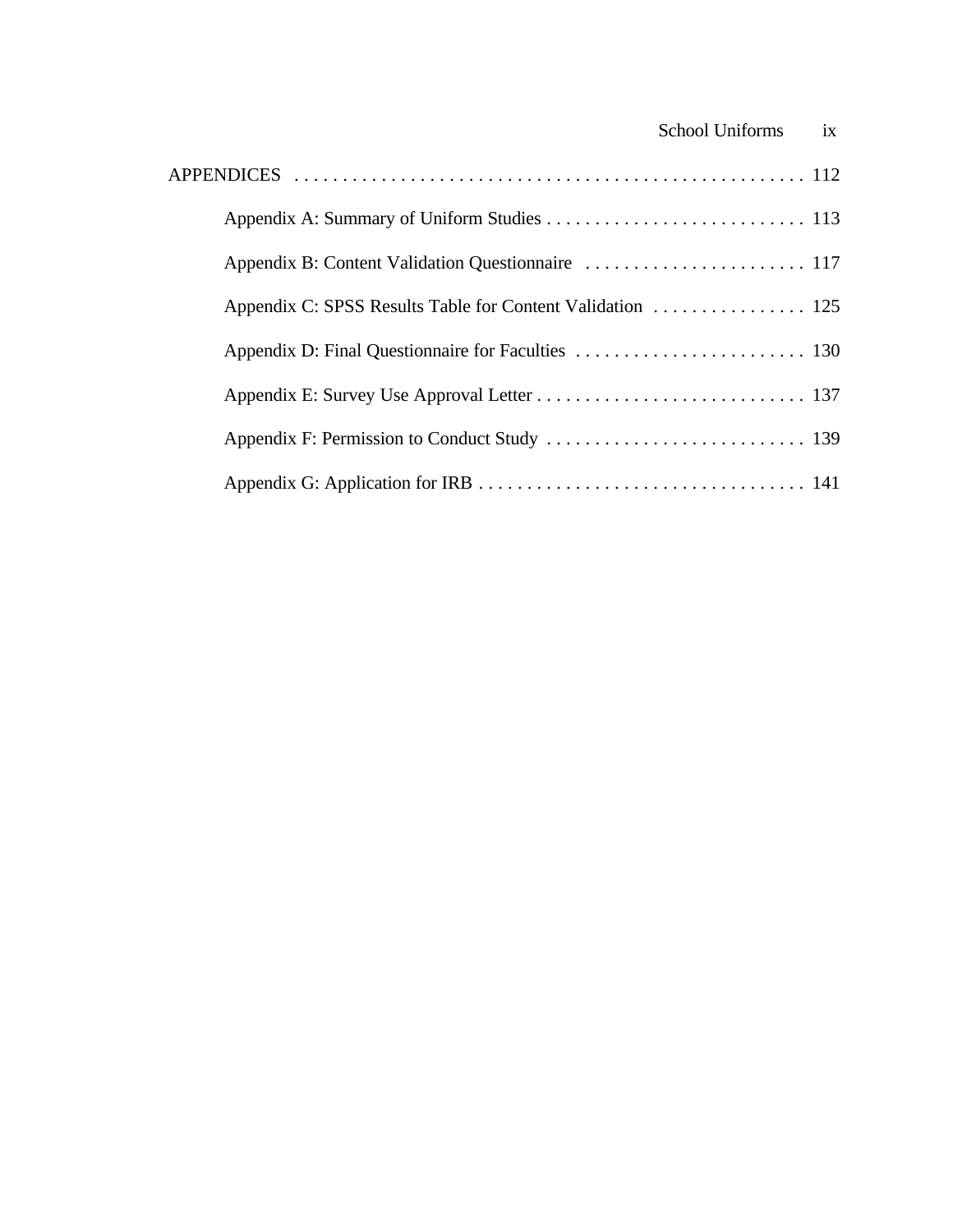| School Uniforms |  |
|-----------------|--|
|                 |  |

| Table          | Page |
|----------------|------|
| $\mathbf{1}$   |      |
| $\overline{2}$ |      |
| 3              |      |
| 4              |      |
| 5              |      |
| 6              |      |
| 7              |      |
| 8              |      |
| 9              |      |
| 10             |      |
| 11             |      |
| 12             |      |
| 13             |      |
| 14             |      |
| 15             |      |
| 16             | 63   |
| 17             | 65   |
| 18             |      |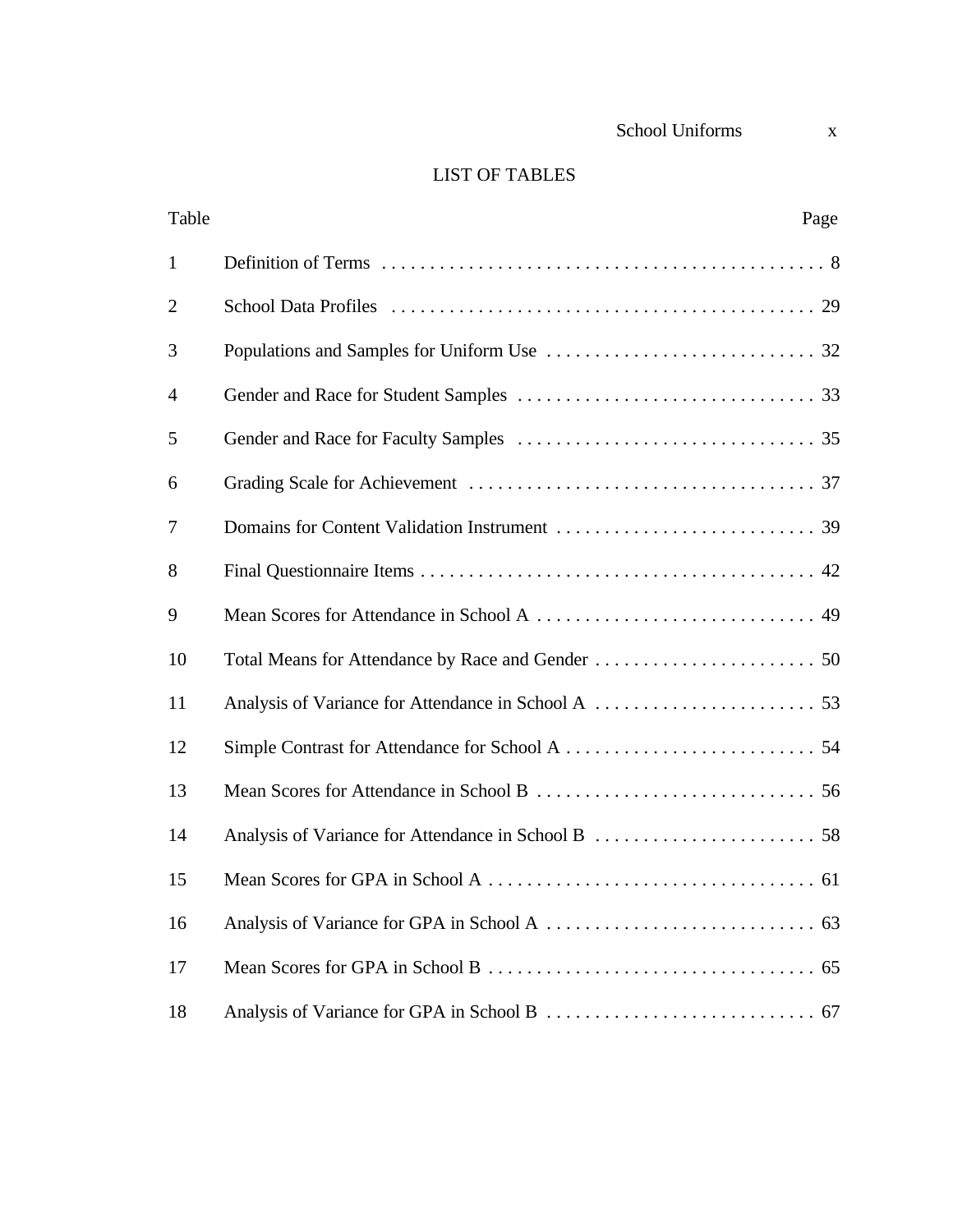# LIST OF TABLES

| Table | Page                                                                 |
|-------|----------------------------------------------------------------------|
| 19    |                                                                      |
| 20    |                                                                      |
| 21    | Mean Scores for Perceptions of Attendance by Teaching Experience  74 |
| 22    |                                                                      |
| 23    |                                                                      |
| 24    |                                                                      |
| 25    |                                                                      |
| 26    |                                                                      |
| 27    |                                                                      |
| 28    |                                                                      |
| 29    |                                                                      |
| 30    |                                                                      |
| 31    | Three-way ANOVA for Perceptions of Achievement in School A  88       |
| 32    | Three-way ANOVA for Perceptions of Achievement in School B 89        |
| 33    |                                                                      |
| 34    |                                                                      |
| 35    |                                                                      |